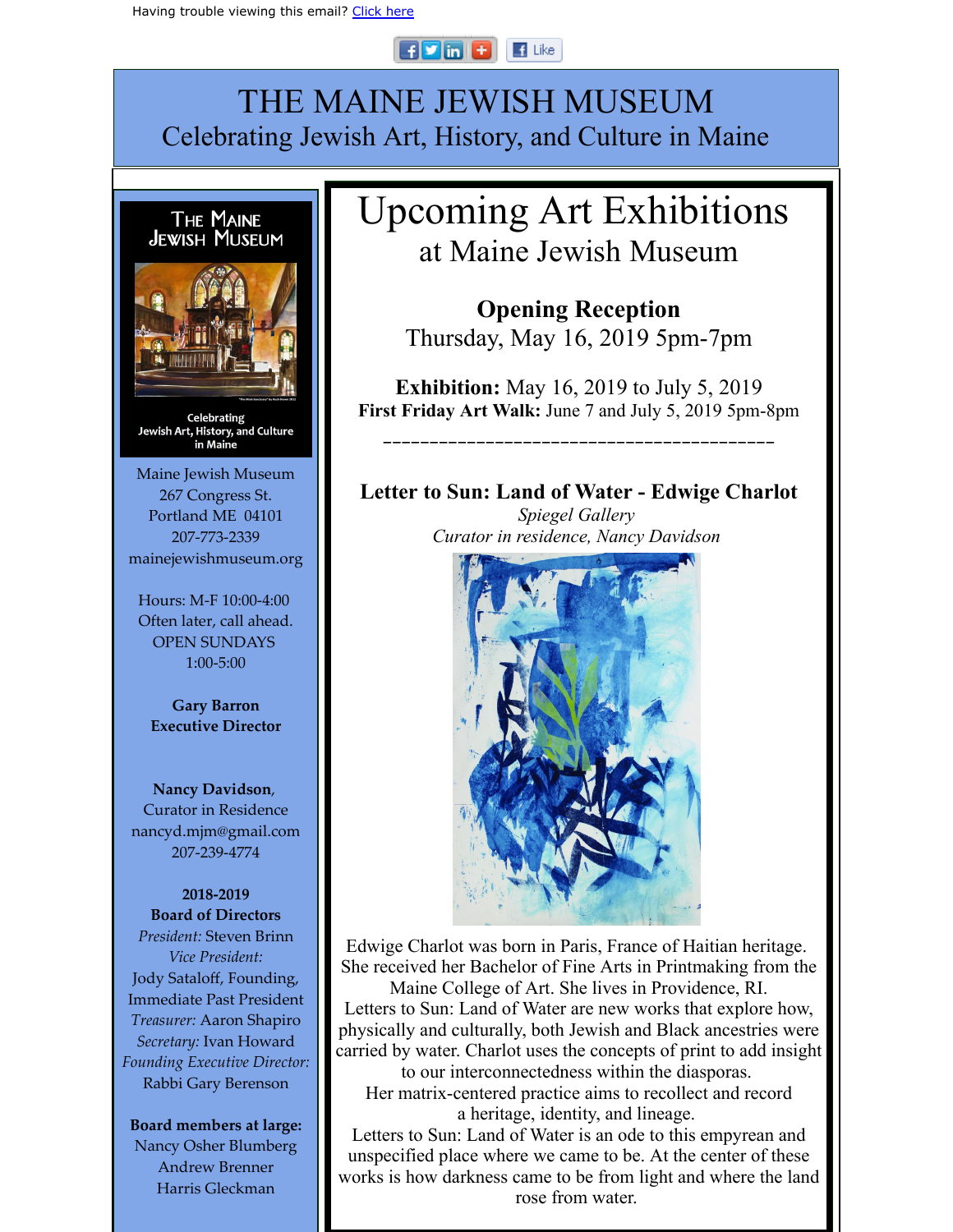Lee Goldberg Barry Hoffman Judith Glickman Lauder Nancy Levinsky Ruthie Noble Abe Peck Janet Raffel Amy Tinkle Nancy Ziegler

### **Innovative Techniques - Salazar**

*Fineberg Family Community Room Curator in residence, Nancy Davidson* 



This exhibition features four bodies of work from Roland Salazar Rose.

**"Roots,"** finds Salazar expressing in paint and text his quest for knowledge and understanding of his family ancestry: his Norwegian, Scotch/Irish & German roots: unearthing the hidden past.

**"Solar Flares & Salazar,"** is an art/science collaboration; a 'fulldome' projection at the Emera Astronomy Center, USMO. The paintings selected are part of the eleven in his solar series, accompanied by the video from the planetarium public shows. **"Land, Sea & Sky: Maine 2012-18"** He writes: "I resided in

Mexico over three decades bridging the 20th and 21st centuries.

I returned to Maine in 2012 for personal reasons where I established as a goal for my paintings to seek to express Maine's true essence. For I paint 'Maine' as unforgiving, the land, sea and sky as uncompromising, demanding your daily awareness, and testing your ability to live with nature as a constant in your life." **Portraits:** Informal portraits of interesting folks from Mexico.

**Ebb & Flow La Vida Judia Contemporanea en Cuba - Linda J. Hirsch** *Third Floor Sanctuary - Photography Curator, Nanci Kahn*



Linda J. Hirsch, Photojournalist and Psychologist is presenting images inspired by more than 18 years of enabling Jewish-Interfaith communities and individuals throughout Cuba. She has been deeply inspired by the essence of "cubanidad" : faith; Family; and community. Hirsch occasionally refers to Anne Frank when interweaving the threads of Jewish European History with those of contemporary Jewish Caribbean life. Hirsch continues to bring renewal and light into hearts and homes of Jewish-Interfaith Communities throughout Cuba. She has formed many strong Cuba connections, mentored youths in photography and 'deep seeing" and has given them skills with which to inspire others throughout